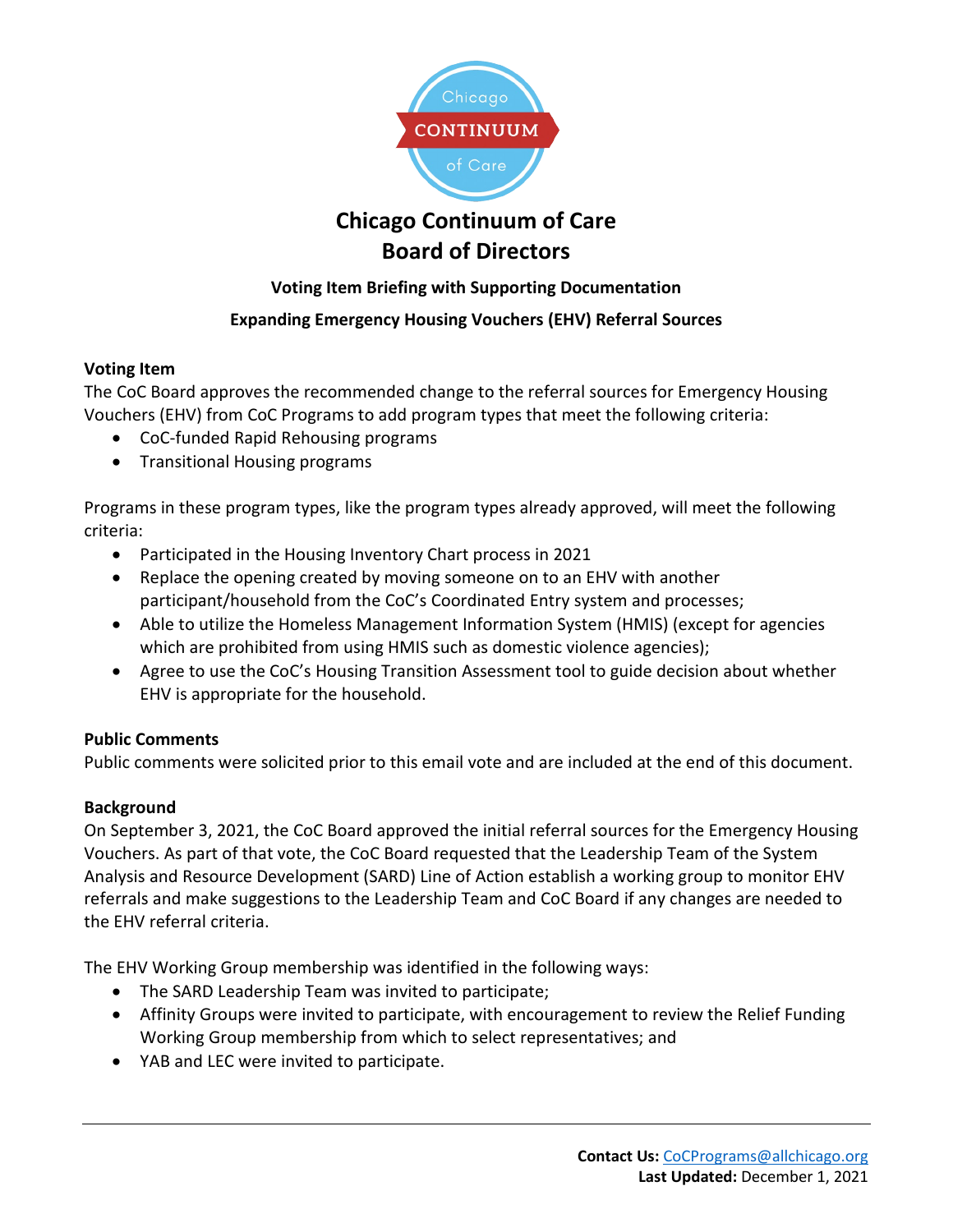The EHV Working Group includes the following individuals:

- Maura McCauley, DFSS, Relief Funding Working Group\*
- Tedd Peso, The Night Ministry, Youth Affinity Group, SARD Leadership Team
- Laura Bass, Facing Forward, Families Affinity Group, SPC, SARD Leadership Team
- Kathy Booton Wilson, Deborah's Place, Women's Affinity Group, Relief Funding Working Group\*
- Chris O'Hara, LEC, SARD Leadership Team, Relief Funding Working group\*
- Doug Schenkelberg, Chicago Coalition for the Homeless, SARD Leadership Team
- Jessica Smith, CSH, Veterans Affinity Group, Relief Funding Working Group\*
- Johnna Lowe, CSH, CE Lead, EHV staff support\*
- Katy Russell, Heartland Human Care Services, interested provider
- Colleen Mahoney, CDPH, Relief Funding Working Group\*

Individuals with an asterisk after their name participated in the CoC Relief Funding Working Group which established the original recommendations for EHV referral criteria.

### **Current EHV Referral Status**

• 994 applications have been received from eligible program models and have been sent to CHA for review.

#### **Rationale**

This rationale was drafted by All Chicago and is based on All Chicago staff's interpretation of the various conversations and feedback related to the EHV program thus far. The CoC Board Executive Committee requested that this information can be helpful to CoC Board members as they consider their vote.

In the Relief Funding Working Group's initial recommendation, the goal was to prioritize as many EHVs to help move participants on that would result in a new unit opening. Thus, the focus was primarily on PSH, which would allow for a one to one match, with a small number of units earmarked for ESG RRH in recognition of the scale of participants who might otherwise face a subsidy cliff. When the CoC Board met in August and learned that CHA was exploring other referral mechanisms because of concerns over the speed of referrals, the Board removed the limits on the number of referrals to reduce barriers.

When the EHV Working Group met to review data on the referrals to date, they identified this expansion for the following reasons:

- Given that projects can make any number of referrals, it now seems odd to exclude clients in TH and CoC RRH who have case management support to assess service need and support them in accessing EHVs;
- PSH referral requests remain low (~25% of referrals) and the other existing referral projects may not have sufficient clients to make use of all remaining vouchers (~340)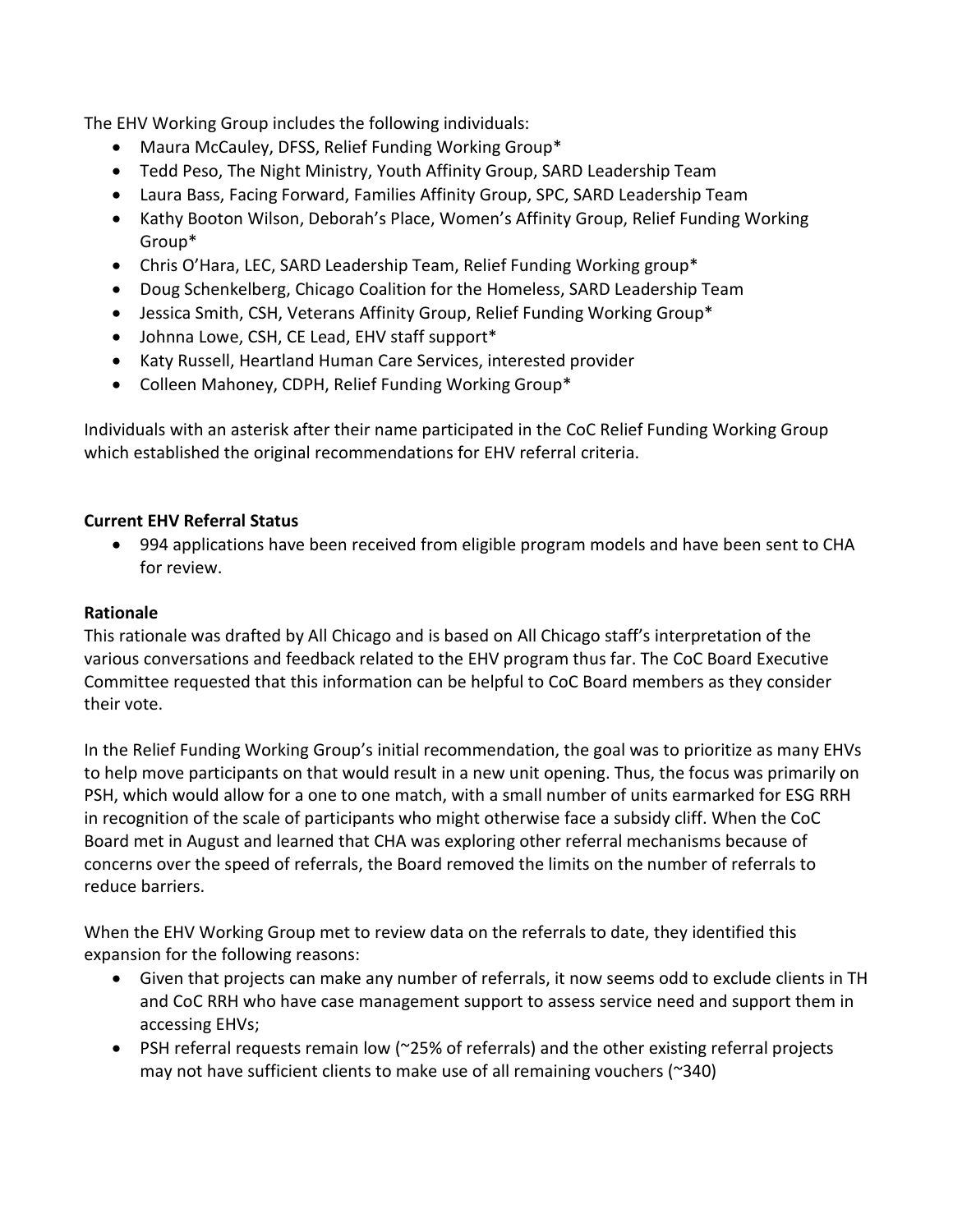Reasons in favor of this recommendation:

- This will create more parity within the CoC that allows all participants in similar program models to access EHVs;
- This will expand the referral pathways to ensure the CoC is able to make use of all of the current EHV allocation;
- The new program models being added will be able to take new clients on a one-to-one basis for all clients who are transitioned to EHVs.

Reasons against this recommendation:

- More referral pathways may further reduce the pressure on PSH projects to refer participants, thus limiting how many PSH units open up for the system;
- More participants may be eligible and interested in vouchers than there are vouchers are available, which could necessitate making a prioritization process that could delay access to the vouchers.

#### **Implementation**

The full list of program types that could make referrals to EHVs if the EHV criteria is expanded is:

- Rapid Rehousing
- Transitional Housing
- Permanent Supportive Housing
- Flexible Housing Pool
- Any youth-specific program with youth-dedicated beds on the Housing Inventory Chart
- Permanent Housing Housing with Services
- Domestic Violence Rapid Rehousing and Joint Transitional Housing Rapid Rehousing Programs or come from the Domestic Violence Coordinated Entry System

### **Public Comments**

Of the 42 responses received, 92.9% were in favor of expanding the EHV referral criteria to include CoC-funded rapid rehousing programs, and 90.5% were in favor of expanding the EHV referral criteria to include transitional housing programs.

38 responses were submitted in response to this question, "What would you like the CoC Board to consider regarding their vote to expand EHV referral criteria to include CoC-funded RRH and TH programs?" Responses are below:

- Consider the absolute necessity of housing those at-risk as soon as possible
- Yes
- consider CHA has many buildings sitting empty in need of repair for way too long!
- If less than 75% of the vouchers have been utilized by the existing eligible programs, than expansion should occur for the RRH and TH programs.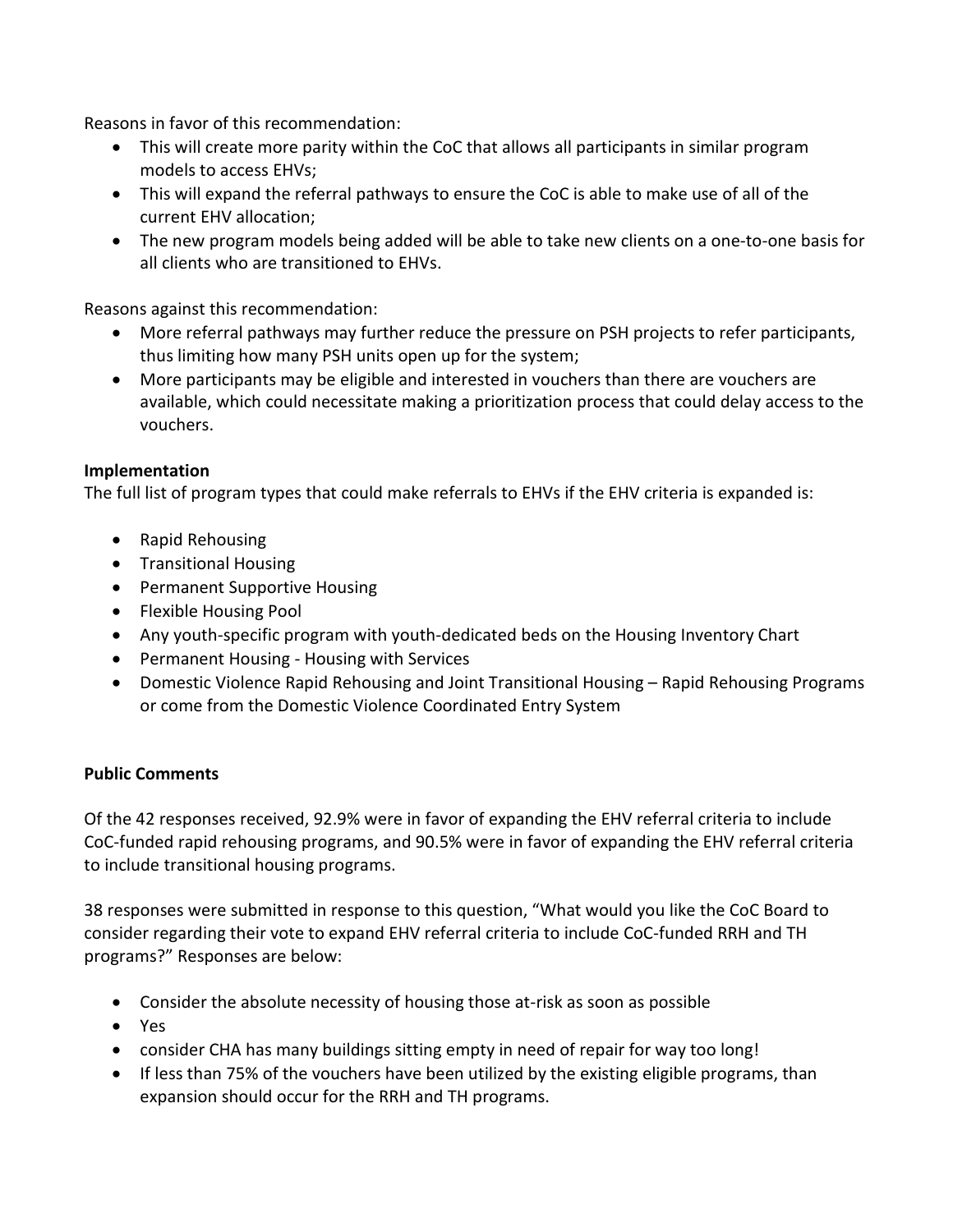- As many households in the CoC as possible should be able to access these vouchers, and if we use them all in time, we may be eligible for more down the line
- Make awareness publicly so the homeless or the needy will know how , who and where to begin to get help tv,radio,news,ads on billboards ,social media etc, lets make awareness make sure the places thats helping the homeless are helping my daughter been on indiana waitlist for help for almost 2yrs she has 3kids other just join the get help
- Please consider that under the EHI there were households who were placed in RRH despite their VI scores indicating they were a better fit for PSH. There is a great possibility that there are residents in these programs (and in Transitional Housing) who will never be able to gain and maintain steady employment income, and who can still live independently with minimal Community-Based support. These are the ideal candidates for EHV, and will likely be more successful than someone who would otherwise be prioritized for PSH. Chronic Homelessness should absolutely NOT be the criteria for an EHV.
- Relevant outplacement scores for successful transition from such programs to PSH or stable housing outside the system
- Yes because the persons in my program with Supportive Services did not get a chance to get one of those vouchers
- I would like them to have a better outreach team to recruit eligible participants. Also to focus on younger adults that are aging out of youth services. As well as an emphasis on returning citizens and participants that have had justice involvement.
- Use the vouchers to get people permanently housed and get the vouchers used up-pretty simple.
- I would like for the CoC Board to broaden the areas for which the EHV is allocated.
- The emergent need and benefit to all who are in great need of housing and the benefits it will have to increasing and sustaining their mental health.
- Individuals in transitional programs that can become homeless again within months should be included in the EV program.
- Vouchers alone will not guarantee someone is placed into the housing they need. If someone is receiving a voucher through the expansion of the EHV, please consider wrap around services needed/permanent supportive housing arrangements with said vouchers.
- Day after day, my staff talks with tenants at imminent risk of homelessness or living in poor conditions. The pandemic has laid bare the reality that we already knew -- that many Chicagoans are substantially rent-burdened. We understand that much thought went into the process of choosing from which programs agencies could draw potential EHV awardees; however, the experience since then tends to show that the categories were drawn too narrowly. Anyone in RRH should have been considered a potential EHV participant from the outset. Right now, I am representing a woman with children facing eviction because her RRH funding stopped and she has no way to pay market rent. In my experience as a legal aid attorney, too many people cycle through RRH and back to precarious housing o homelessness.
- Yes if it would help the people that really need it .
- Yes, I would
- COC -Funded RRH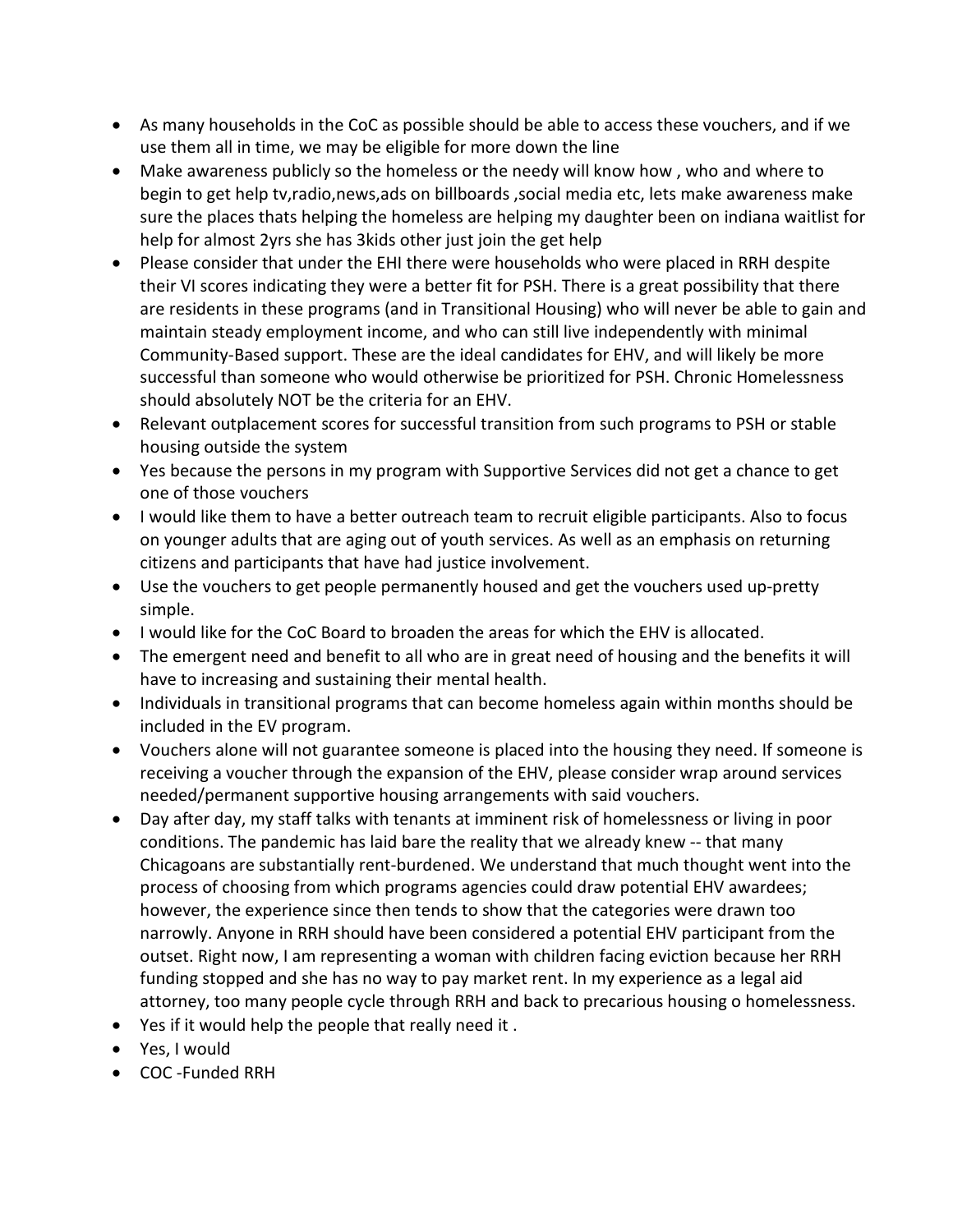- To include families that have experienced homelessness or currently experiencing homelessness.
- Please consider individuals that do not have a chronic homeless status for EHV's.
- That EHVs are a longer term of assistance to those populations. It could lead to a greater chance of stability for those in need of it. Transitional housing and rapid rehousing do help a good deal of individuals but they are both shorter term solutions that do have have services attached. Some people need more assistance in finding places for their budgets though. There are also folks with limited incomes to consider that may not be able to obtain market rate apartments on their income only. Thanks for your time. I think this flexibility will help those that need it. Also, it's worth noting the more vouchers Chicago is able to navigate in the near future will offer the chance at additional vouchers from other areas.
- Having options where to move people from RRH has always been a problem. The end of a client's time in RRH has landed such a large percentage of participants back to homelessness that this is a way to correct that injustice of referring people to a housing type that is inadequate to meet their needs.
- There needs to be further eligibility criteria to avoid placing individuals or families who may not be successful in this program considering it is only semi-permanent.
- The most immediate need of people in RRH & Transitional Housing to have vouchers for a long enough period of time to ensure that they are stable and able to manage with minimal support. Many RRH residents are not going to be in this position at the end of the RRH funding period. Expanding the EHV to CoC-funding RRH gives the time needed to work with folks to stabalize.
- Individuals in both RRH and TH could benefit greatly and become housed through approval of the request. Also, it will help our CoC distribute EHVs quickly and equitably.
- St. Leonard's has a transitional housing program 12 units that funded by IDOC. The resident live here for one year. At the end of one year they need assistance in obtaining affordable housing or will be homeless again. I believe that residents such as these should be eligible for the emergency voucher. Our residents in the transitional program are listed in HMIS and come from a CoC funded emergency shelter.
- Consider single Fathers with criminal backgrounds. It's hard for us to spend quality time with our children because of housing regulations. Bad enough we can't really get the jobs we want. Housing will ease the burden on single Fathers. We matter too.
- Additional consideration for homeless HIV+ persons housed via projects outside of the CoC funded programs.
- I would like them to also consider expanding to Support Services Only programs (Drop-in Centers) which are often the first encounter someone who is experiencing homelessness or atrisk access services. For those who are at-risk of homelessness it may provide opportunity for stabilization, with or without relocation, while addressing one of the root causes of homelessness, which is poverty.
- The dire need for more appropriate housing in this population.
- These programs do not provide adequate stability. Once the time limit is reach the participant may become homeless again.
- RRH should be prioritized because due to AME's many of these participants are at risk of being homeless because they do not understand the process, they may not have the resources to pay